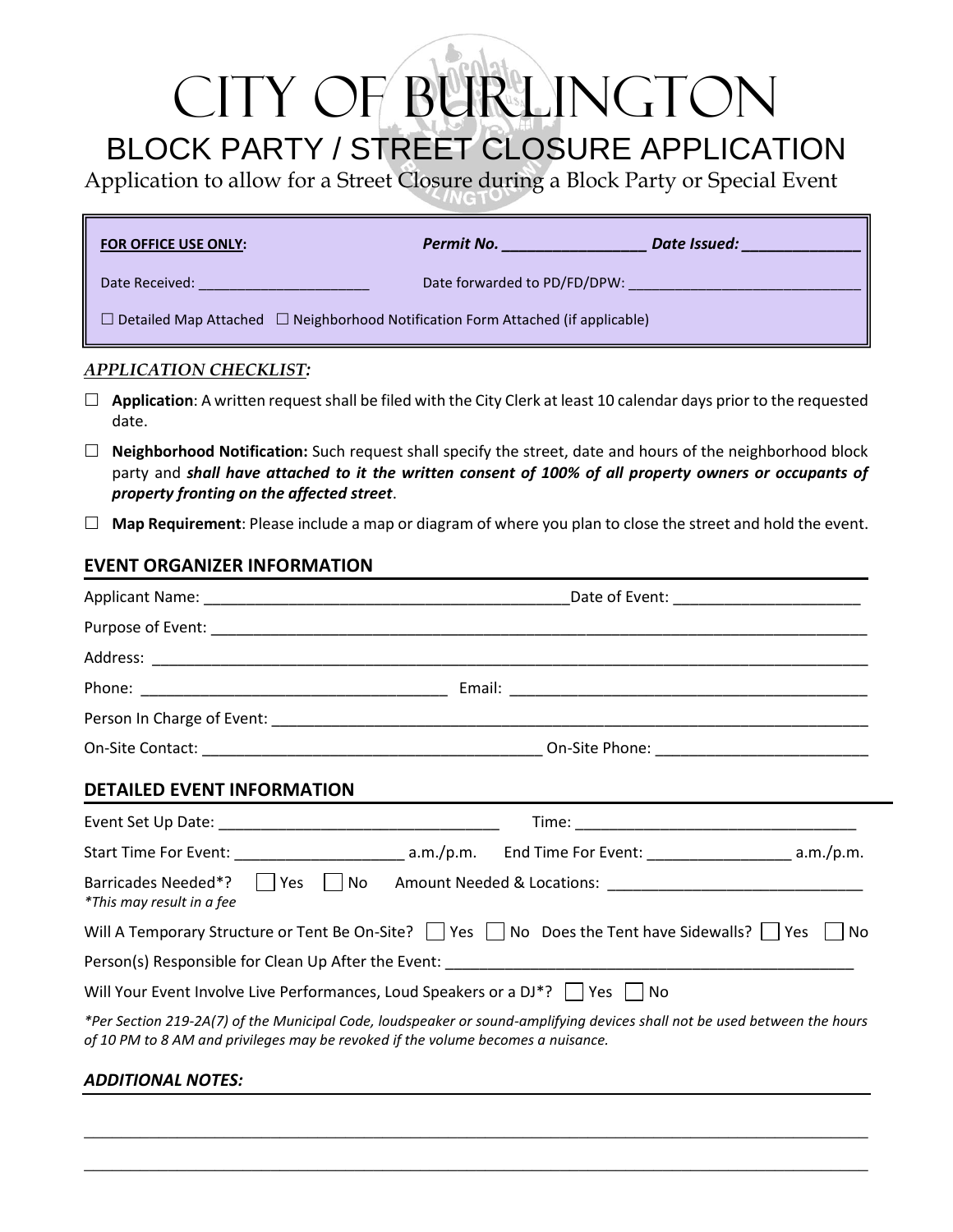## NEIGHBORHOOD NOTIFICATION

| Event Date:      |                  | ∠⊾     |  |
|------------------|------------------|--------|--|
|                  | (month)<br>(day) | (year) |  |
| Event Time: from | to               |        |  |
| Event Location:  |                  |        |  |

## We, the undersigned, have been informed that \_\_\_\_\_\_\_\_\_\_

is/are organizing the block party described above. By signing we indicate our agreement with this event and understand that the street given as the event location will be closed to vehicular traffic for the duration of the event:

| <b>Name</b>                                                                                                                  | <b>Address</b> |
|------------------------------------------------------------------------------------------------------------------------------|----------------|
| 1.                                                                                                                           |                |
| 2.<br><u> 1989 - Johann Harry Harry Harry Harry Harry Harry Harry Harry Harry Harry Harry Harry Harry Harry Harry Harry</u>  |                |
| 3.<br><u> 1989 - Johann John Harry Harry Harry Harry Harry Harry Harry Harry Harry Harry Harry Harry Harry Harry Harry H</u> |                |
| 4.                                                                                                                           |                |
| 5.<br><u> 1989 - Johann Barbara, martin amerikan basar dan bagian dan bagian dalam bagian dalam bagian dalam bagian da</u>   |                |
| 6.                                                                                                                           |                |
| 7.<br><u> 1999 - Johann Barn, mars ann an t-Amhain an t-Amhain an t-Amhain an t-Amhain an t-Amhain an t-Amhain an t-A</u>    |                |
| 8.<br><u> 1989 - Johann John Stone, mars et al. (1989)</u>                                                                   |                |
| 9.                                                                                                                           |                |
| 10.                                                                                                                          |                |
| 11.                                                                                                                          |                |
| 12.                                                                                                                          |                |
| 13.                                                                                                                          |                |
| 14.                                                                                                                          |                |
| 15.                                                                                                                          |                |
| 16.                                                                                                                          |                |
| 17.                                                                                                                          |                |
|                                                                                                                              |                |
| 18.                                                                                                                          |                |
| 19.                                                                                                                          |                |
| 20.                                                                                                                          |                |
| 21.                                                                                                                          |                |
| 22.                                                                                                                          |                |
| 23.                                                                                                                          |                |
| 24.                                                                                                                          |                |
| 25.                                                                                                                          |                |

If you have any questions about the City of Burlington approving this block party request, or if you have questions about the block party permit process, please contact the City Clerk's Office at 262-342-1171.